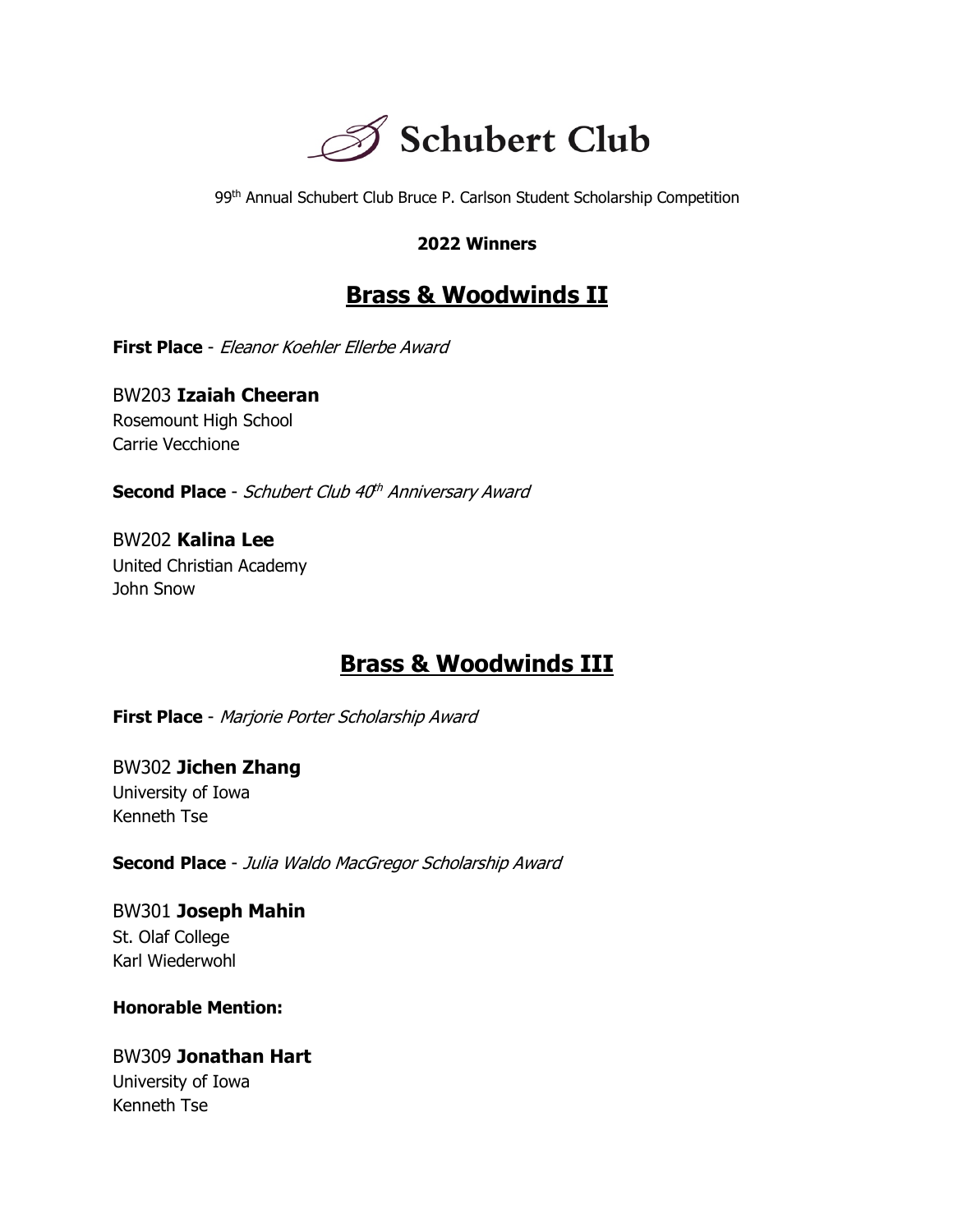## **Guitar**

**First Place** - Frank Neibel Whitson Memorial Award

G07 **Chandler Dillingham** University of Wisconsin- Milwaukee Rene Izquierdo

**Second Place** - Helen Hunt Memorial Award

G09 **Aidan Wiley Lippke** University of Wisconsin- Milwaukee Rene Izquierdo

**Honorable Mention:**

#### G03 **Pheeraroj Phupaibul**

University of Wisconsin- Milwaukee Rene Izquierdo

G10 **Soren Winikoff** Lake County School Alan Johnston

# **Piano I**

**First Place** - Ming Chi and Yu Ann Wang Award

P106 **Madeleine Klevay** Saint Paul Highland Park Middle School Elena Piastro

**Second Place** - Anna M. Heilmaier Memorial Award

P103 **Kento Sugiyama** Northwest Junior High School Jack Winerock & Feilin Lin Murray

**Honorable Mention:**

P105 **Danica Schofield** Northdale Middle School Megan Wallace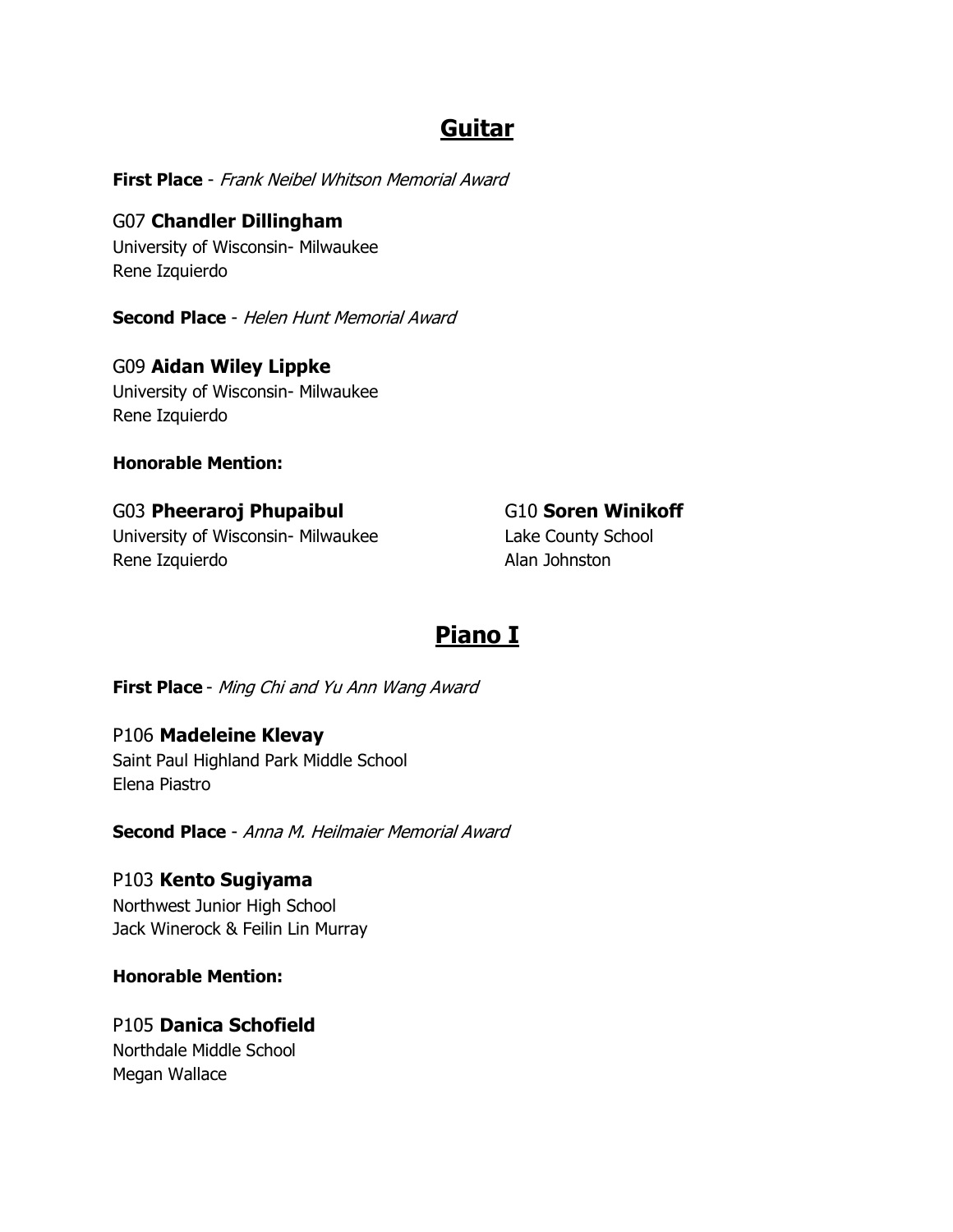## **Piano II**

**First Place** - Eleanor J. Andersen Award

P206 **Jacob Taggart** St. Agnes School Paul Wirth

**Second Place** - Anna M. Heilmaier Memorial Award

P207 **Ilya Rice** Middleton High School Alexander Braginsky

**Honorable Mention:**

P202 **Clara Wrolstad** Minnetonka High School Cosmo Buono

## **Piano III**

**First Place** - Dorothy Ode Mayeske Scholarship Award

P309 **Jenna Salliman** University of Iowa Uriel Tsachor

**Second Place** - Schubert Club 50<sup>th</sup> Anniversary Award

P307 **Ami Hatori** Lawrence University Catherine Kautsky

**Honorable Mention:**

P302 **Emma Taggart** The New School Simone Dinnerstein

P308 **Calvin Kotrba** University of Iowa Ksenia Nosikova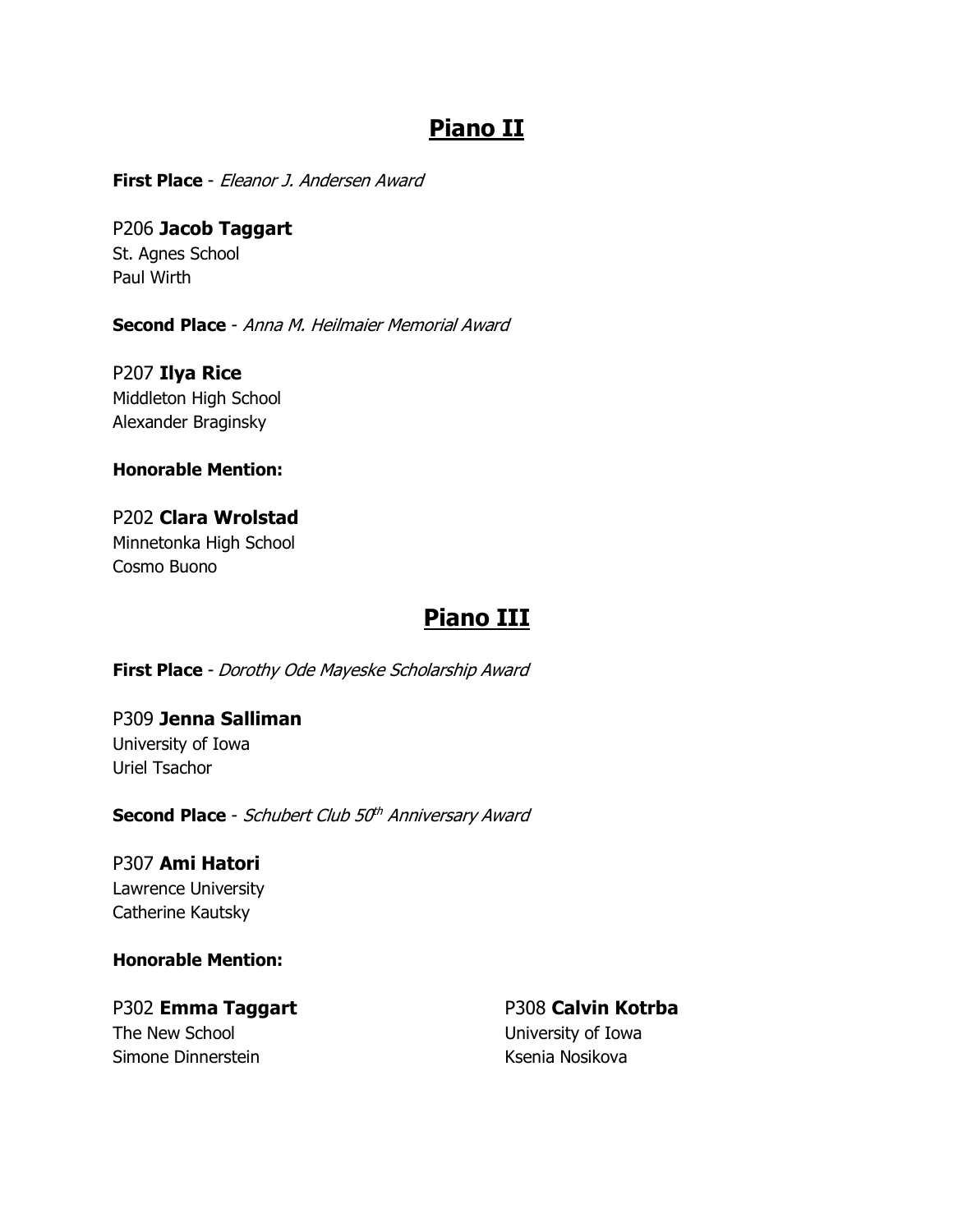## **Piano IV**

**First Place** - Catherine Neimeyer Memorial Award

P403 **Hui Chen** University of Minnesota Alexander Braginsky

**Second Place**

P402 **Klyde Ledamo** University of Iowa Uriel Tsachor

P401 **Bowen Liu** University of Iowa Kesenia Nosikova

P404 **Cindy Lu** Little Canada, MN Nina Ferrigno

# **Strings I**

**First Place** - Anne French Burnham Award

S101 **Vladimir Tsiper** Breck School Lucinda Marvin

**Second Place** - Anne French Burnham Award

S106 **Lucy Wu** Whitefish Bay Middle School Stefan Kartman

# **Strings II**

**First Place** - Helen Hunt Memorial Award

S203 **Grace Weitzel** Stillwater High School Aaron Janse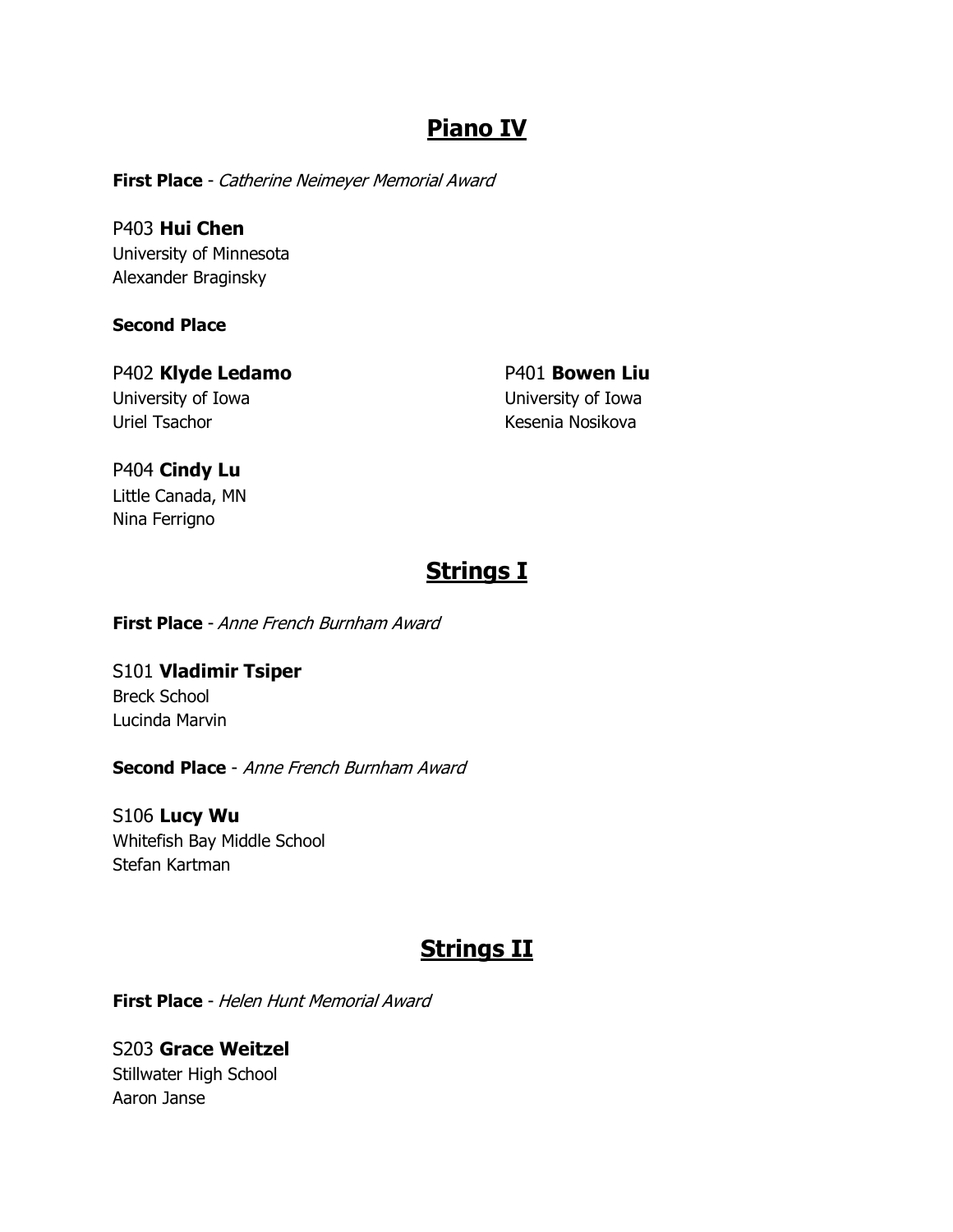**Second Place** - Helen Hunt Memorial Award

S207 **Katya Moeller** Indiana University Online High School Almita Vamos

**Honorable Mention:**

S202 **Bradley Gibson** Wayzata High School Mina Fisher

## **Strings III**

**First Place** - Maud Taylor Hill Scholarship Award

S305 **Maximus Gurath** Rice University Brinton Smith

**Second Place** - Maud Taylor Hill Scholarship Award

S302 **Ingrid Tverberg** University of Northwestern- St. Paul Benjamin Osterhouse

**Honorable Mention:**

S304 **Samuel Sykes** Cleveland Institute of Music Melissa Kraut

## **Strings IV**

**First Place** - John Nasseff & Hélène Houle Scholarship Award

S401 **Yu-Chia Hsu** University of Minnesota Sally O'Reilly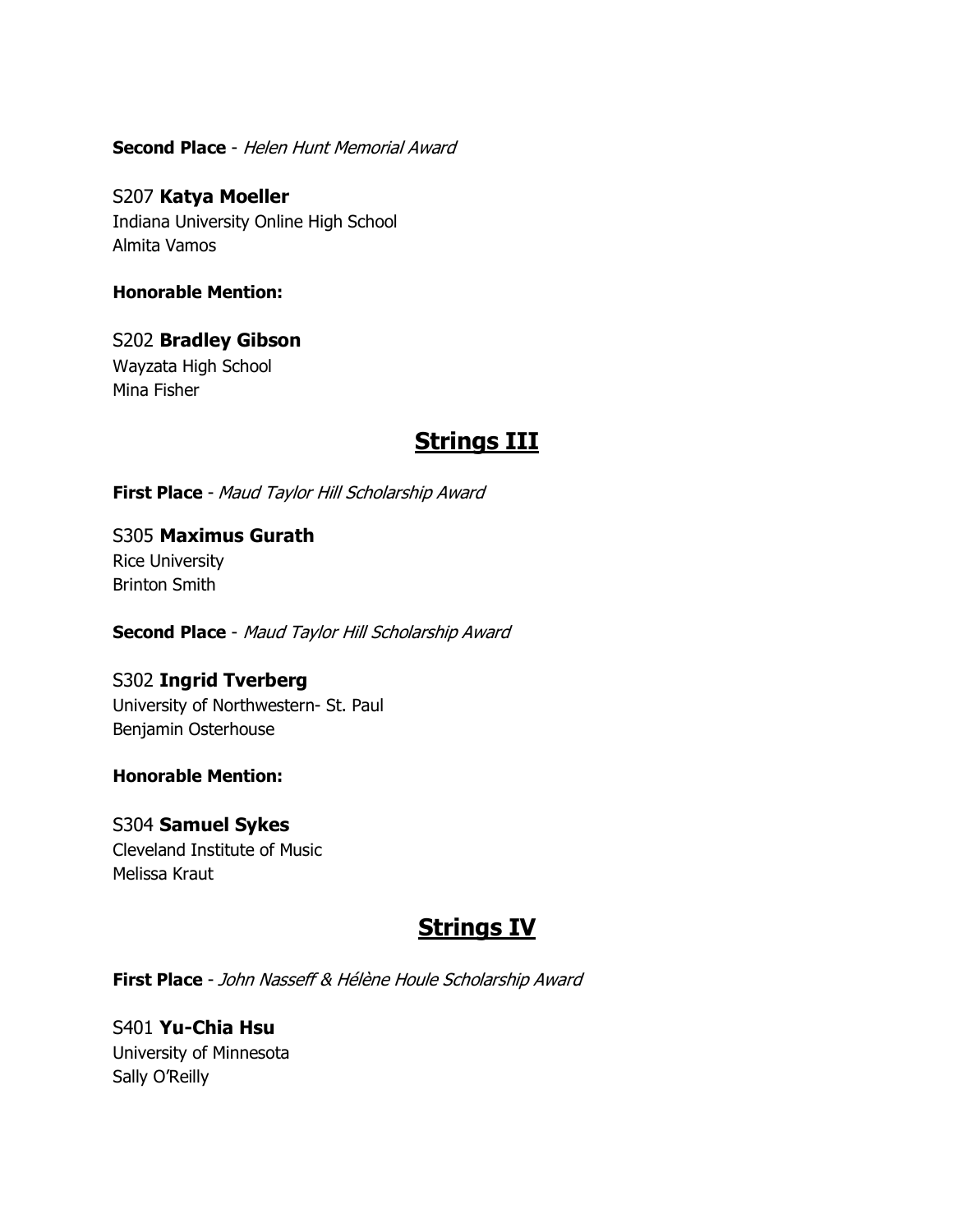#### **Second Place**

#### S404 **Wanchi Chang**

University of Minnesota Sally O'Reilly

S402 **Yiru Liao** University of Minnesota Sally O'Reilly

#### S403 **Hang Liu**

University of Minnesota Tanya Remenikova

## **Voice I**

**First Place** - Helen Hunt Memorial Award

V105 **Emma Davis** University of Northwestern- St. Paul Carol Eikum

**Second Place** - Maud Taylor Hill Scholarship Award

V101 **Rachel Dumont** St. Olaf College Tracey Engleman

## **Voice II**

**First Place** - Frederick & Florence Paetzold Memorial Award

V203 **Alexandra Burch** La Crosse, WI Daniel Jonson-Wilmot

**Second Place** - Eleanor Koehler Ellerbe Award

V205 **Emma Arachtingi** St. Paul, MN Tracey Engleman